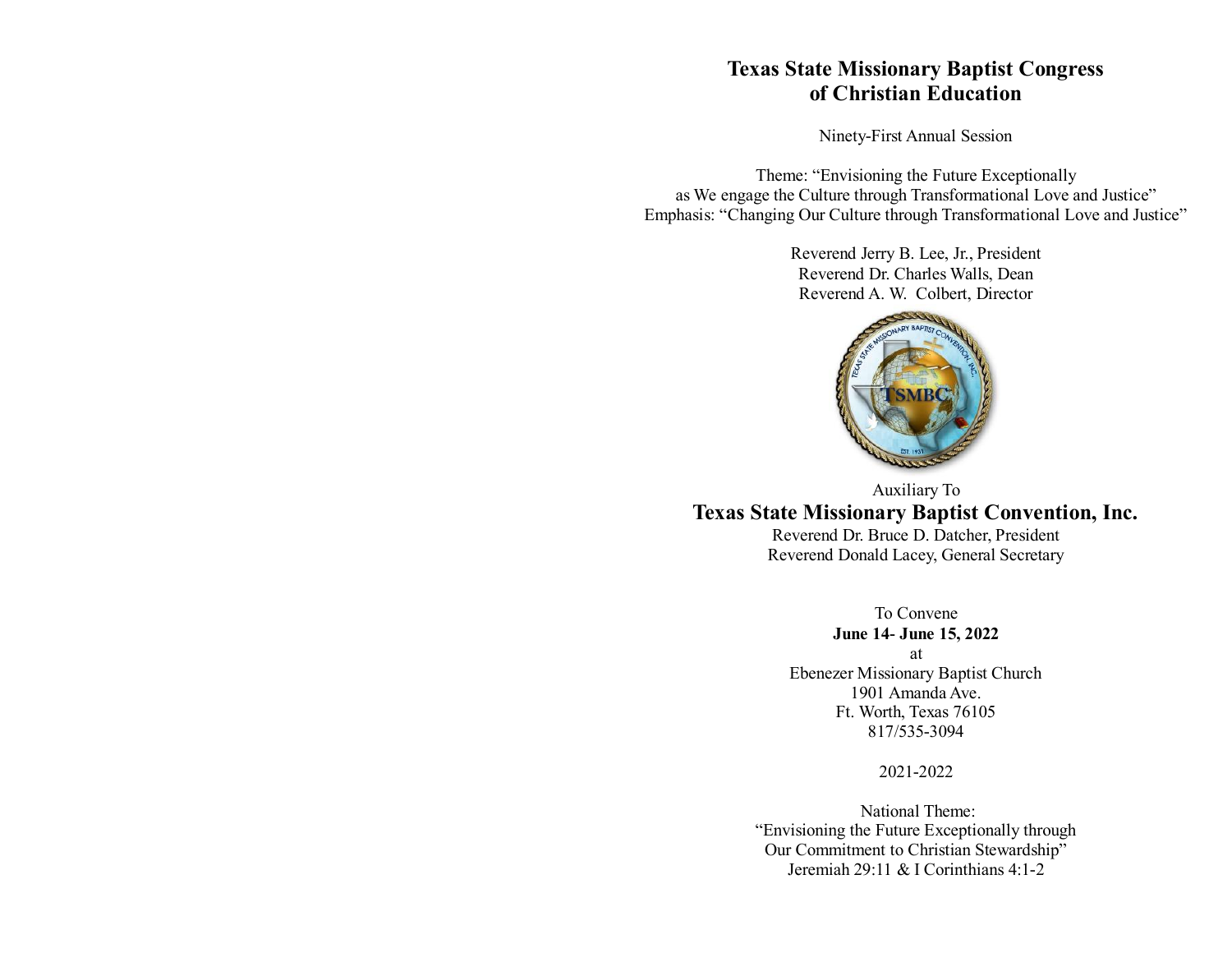# From President Jerry Lee

Greetings in the name of our Lord and Savior Jesus Christ:

As Paul wrote to those in Rome, Romans 1:11-12, "I long to see you again." The time has come for us to gather again for our Texas State Missionary Baptist Congress of Christian Education, and because of that, we are truly grateful. We have had many setbacks do to the pandemic and taken many personal blows, but still the Lord has been gracious to us; as we prepare to convene in Ft. Worth, Texas at the Ebenezer Missionary Baptist Church to do the Lord's work.

We had a wonderful session the last time we met and we are praying that God will bless us mightily in our session this year. Please encourage your people, as many as you wish, to be a part of our upcoming session and to please come praying, studying and learning with us for these two days.

I am asking each member church to bring five (5) people, and each District Congress to bring (25) people.

I am personally looking forward to seeing you in Ft. Worth, Texas this coming June 14-15, 2022.

Serving with Joy until He Returns,

Rev. Jerry B. Lee, Jr.

Rev. Jerry B. Lee, Jr. (M.A.C.E.) President Congress of Christian Education

#### **Dean's Reflections and Directives Dr. Charles Walls**

There is much work to be done by the Christian community. This year, truth is projected through the theme of the National Congress, "Envisioning the Future Exceptional through Our Commitment to Christian Stewardship." Our assignment has been given to us by the Lord and as stewards, we are mandated to carefully, righteously guard, and carryout the responsibilities of our assignments. As Christian Stewards, we do not have the right or privilege to do as we please with the assignment given to us by the Lord. Everything we do must line up with the Lord's standards, word, ways, and works.

Our State Theme: "Envisioning the Future exceptionally as We Engage the Culture through Transformational Love and Justice" and our Emphasis: "Changing Our Culture through Transformational Love and Justice" are also designed to challenge us in the work that is much needed in our society, church, and home. The work is designed to make this world a better place for all.

II Thessalonians 2:15 states: "Therefore, brethren, stand fast, and hold the traditions which ye have been taught, whether by word or our epistle." Several truths from this passage stand fast" - do not deviate from the Lord's mandate that is part of our Divine assignment. "Hold the traditions" - in a changing society, it is imperative for the Christian to manifest and engage the culture for the purpose of changing it to be like Christ and not have the culture to change us to be like it. "Been taught" - is the perquisite to engaging the culture. Failure to be taught and trained to carry out our assignment will result in disaster, chaos, and a furtherance of this downward spiral of evil, and sinful behavior throughout the world. It is the Christian's responsibility and duty to turn this momentum in an upward direction. It may not be easy, but it is not impossible.

I appeal to all the workers of the Congress, be ye in the classroom, office, kitchen, or on campus to teach, learn, or engage the work with transformational love and justice. Transformational love is described in scripture as love that brings about change in the lives of others. It is not loving in pretense, but rather, loving in pureness of heart.

Sister Gloria King, serving as Dean of Record for State and District levels, will serve any District that does not have a Dean of Record for their students who enroll in COPP and the Specialization programs. Her address is 1972 State Hwy 155 South, Gilmer, Texas 75645, 903/734-5165.

Please note that we will still complete our work within two days and allow time and space for the youth and children to do their special works, outing, and program with displays.

Please be prayerful for us and the work. It is our prayer that this session will make a difference for our Christ and His Kingdom.

In His Engaging Name, *Reverend Dr. Charles Walls*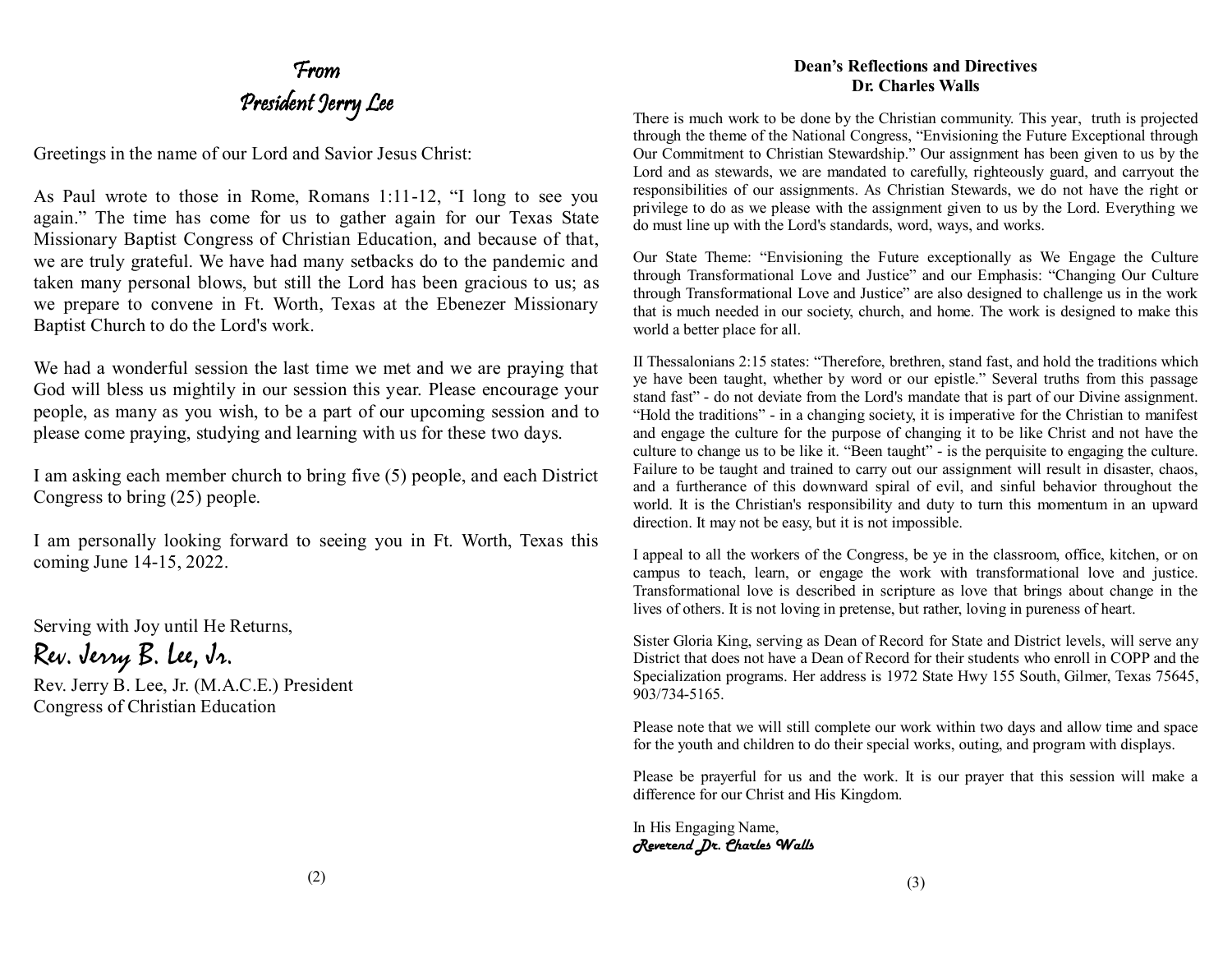# **Associations**

**ASSOCIATIONS MODERATORS**

**East Texas #2** Reverend Alex Don Mills 124 Quail Run - Nacogdoches, TX - (936) 371-0759) joycedonmills@yahoo.com

**East Texas Bethel**  Reverend Freddie Wilson P.O. Box 102-8 – Logansport, La.71049 – (318) 230-8531 [drfdwilson@att.net](mailto:drfdwilson@att.net)

**East Texas Union Progressive Texas Reverend Johnny Johnson** 446 CR 3215 – Center, Texas75935 – (936) 598-6273 jjohnson1957@yahoo.com

Galilee Griggs Memorial **Reverend Michael Braxton** P.O. Box1545, Denison, TX 75020 – (903) 436-1750 bethel401@yahoo.com

**Harmony Vacant**

**North East Texas**  Reverend B. R. Hargest 127 County Road 3542- Leesburg, TX 75461- (903) 856-3985 [hargestr201@yahoo.com](mailto:hargestr201@yahoo.com)

**Northeastern Texas** Reverend Henry Thomas Hamilton Chapel Baptist Church 6610 Ash St. - Frisco, TX 75034- (972) 377-3348 212 Tripp Trail, Denton, TX 76207 - (940) 594-8337 cell henrythomas6@gmail.com

**Old Landmark** Reverend Jerry B. Lee, Jr. 918 N. Noble Rd. - Texas City, Texas 77591 – (409)356-3901 [jerrylee@gmail.com](mailto:jerrylee@gmail.com)

**Original West Texas** Reverend Andrew Penn P O Box 2226 Abilene Texas 79604 [andrewpenn@yahoo.com](mailto:andrewpenn@yahoo.com)

**Willow Grove Reverend George Harrison Reverend George Harrison** 613 Jefferson – Waco, TX 76704 – (254) 754-5093 [gharrison@umhb.edu](mailto:gharrison@umhb.edu)

## **District Congresses Presidents**

**East Texas #2** Reverend Donald Lacey

122 N. Stallings Dr. Nacogdoches, TX 7596 -(469) 734-0191 unclerev@gmail.com Follows  $1<sup>st</sup>$  Sunday in July

**East Texas Bethel** Reverend Chandler Pettis 111A Church Street – Center, Texas 75935 - (337)849-5534 ccpet716@yahoo.com Follows  $2<sup>nd</sup>$  Sunday in July

**East Texas Union Progressive**  Reverend Deon Coleman 5471 CR 3175 East-Mt. Enterprise, TX 75681-(903)404-1978 deon.coleman@gmail.com Follows  $2<sup>nd</sup>$  Sunday in July

Galilee Griggs Memorial **Reverend Kenneth Jones** 5228 Goodman Ave. - Ft. Worth, TX 76107- (817) 738-3618 (817) 738-8637 kenjonesjr@sbcglobal.net Follows 3rd Sunday in July

**Harmony** Reverend Earnest Betts 700 Elm Flat Road – Kernes, TX 75144 – (903)396-2333 goodlowcity@embarg.com Follows  $3<sup>rd</sup>$  Sunday in July

**Northeast Texas Reverend Johnny Brown** P.O. Box 354 – Ore City, TX 75683 - (903) 291-1030 qjbrown@att,net Follows  $4^{th}$  Sunday in July

**Northeastern Baptist District Reverend C. D. Lockhart** 2500 Craig Lane - Denton, TX 76209 – (940)387-9338- revedlock@gmail.com Follows 1st Sunday in June

**Old Landmark Reverend Vernon Tubbs Reverend Vernon Tubbs** 3290 Pine St. - Beaumont, TX 77703 - (409) 351-9800 overseert@hotmail.com Follows  $3<sup>rd</sup>$  Sunday in July

**Original West Texas** Reverend Larry Lewis 1632 Harding Street – Wichita, TX 76301 – (940) 224-5761 [larrylewis007@sbcglobal.net](mailto:larrylewis007@sbcglobal.net) Follows 1<sup>st</sup> Sunday in June

**Willow Grove Reverend Robert Stevenson** 2708 Gary Ln. Waco, TX 76708 - (254) 203-3036- bertstevenson254@yahoo.com Follows  $4<sup>th</sup>$  Sunday in June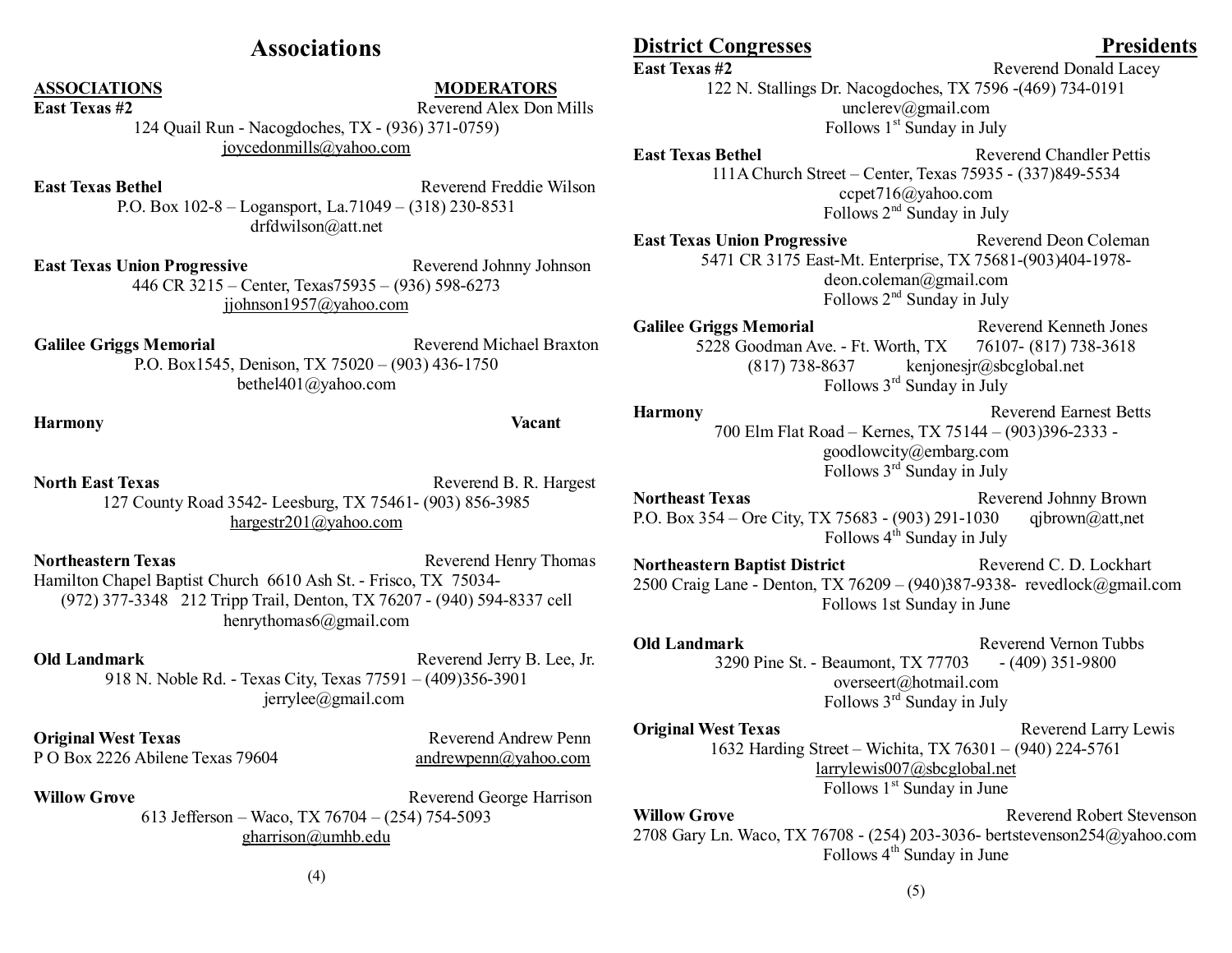Texas State Missionary Baptist Congress

#### **OFFICIAL STAFF**

| President                          | Reverend Jerry B. Lee, Jr. |
|------------------------------------|----------------------------|
| First Vice President               | Vacant                     |
| Second Vice President              | Vacant                     |
| Third Vice President               | Reverend A. D. Mills       |
| Secretary to the President         | Vacant                     |
| Dean                               | Reverend Dr. Charles Walls |
| <b>Assistant Dean</b>              | Reverend Michael Braxton   |
| Secretary to the Dean              | Sister Lisa Fisher         |
| Director General                   | Vacant                     |
| <b>Assistant General Director</b>  | Vacant                     |
| Director of Music                  | Sister Deborah Cohen       |
| <b>Assistant Director of Music</b> | Bro. Jeremiah Mosby        |
| Registrar                          | Vacant                     |
| Office Clerk                       | Sister Gloria King         |
| Office Clerk                       | Vacant                     |
| Director of Youth                  | Sister Angela Mohair       |
| Youth Director of Music            | Bro. Joshua Johnson        |
| <b>Assistant Director of Music</b> | Vacant                     |

#### **Key Personnel and Addresses**

**Convention President**

Reverend Dr. Bruce D. Datcher 1901 Amanda Ave. -Ft. Worth, Texas 76105 817/535-3094 [bddatcher@swbell.net](mailto:bddatcher@swbell.net)

**Congress President** Reverend Jerry B. Lee, Jr. 918 N. Noble Rd. - Texas City, Texas 77591 409/356-3901 [j](mailto:rev.burleyhudson@yahoo.com)**errylee@gmail.com**

**Congress Dean** Reverend Dr. Charles Walls 1123 Pinecrest Street - Diboll, Texas 75941 936/829-4630 drcharleswalls@outlook.com

**Director of Christian Education** Reverend A. W. Colbert 3217 Avenue M-1/2 - Galveston, Texas 77550 409/763-3745 [awicolbert@aol.com](mailto:awicolbert@aol.com)

**Regional Coordinator** Reverend Rory Thompson, Sr. Greater First Baptist Church 4441 Haygood St. - Houston, Texas 77022 [www.gfbhouston.org](http://www.gfbhouston.org/) 832/686-8231

**National Headquarters/SSPB** Department Of Christian Education SSPB Reverend Derrick L. Jackson 1200 Baptist World Center Drive Nashville, Tennessee 37207 1-800-359-9398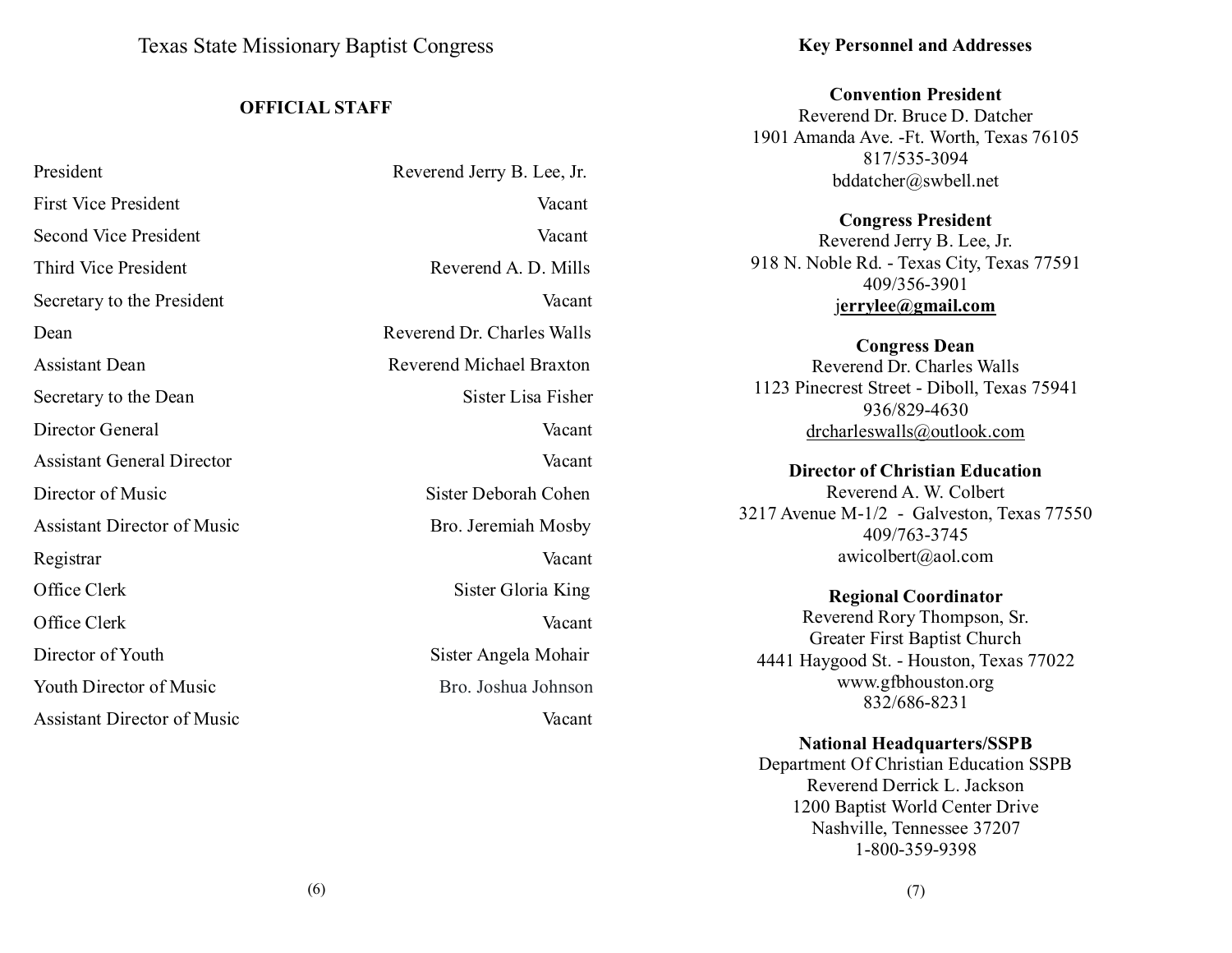**Available Housing** Hampton Inn & Suites Fort Worth/Forest Hill 6555 Park Brook Forest Hill, TX 76140 1-817-551-7775

#### **Please make your reservations ASAP**

——————————————————————————–

No Musical and Welcome Program is scheduled

**Tuesday Morning, June 14, 2022:** Registration and Congress Faculty Meeting 8:00 AM

——————————————————————————–

 $\mathcal{L}_\mathcal{L} = \{ \mathcal{L}_\mathcal{L} \}$  , where  $\mathcal{L}_\mathcal{L} = \{ \mathcal{L}_\mathcal{L} \}$  , where  $\mathcal{L}_\mathcal{L} = \{ \mathcal{L}_\mathcal{L} \}$  , where  $\mathcal{L}_\mathcal{L} = \{ \mathcal{L}_\mathcal{L} \}$ 

## **Congress Briefing, Planning, & Annual Session Summary**

- 1. Each member of the Congress is asked to pray for each other and the success of the meeting this week.
- 2 Each faculty member is required to provide the Dean with proof of their qualifications to serve as a faculty member.
- 3. Faculty members are urged to certify in multiple courses so we may have better access to a variety of classes to meet the needs of our Associations and Churches.
- 4. Included in the planned work is an evaluation form. We are asking everyone to complete the form and turn it in on Wednesday. There will be no general assembly for reports. **All Reports Must be turned into the Dean's office.**
- 7. Each Instructor must provide a copy of their syllabus to the Dean for the week.
- 8. Our National Congress will meet June 22-25, 2022.
- 9. The Youth will be programmed to make up the Congress Choir.
- 10. Course Cards will be issued at the closing of the Annual Session by the Instructor of each class.
- 11. The faculty meeting will be held at the Ebenezer Baptist Church at 1901 Amanda Ave., Ft. Worth, Texas 76105, 817/535-3094, 8:00 to 8:30 AM, Rev. Dr. Bruce D. Datcher, Pastor.
- 12. Preregistration forms will be sent out to all convention churches if an e-mail address has been provided and available to the Congress Secretary. All mailed-in registration must be submitted to the Treasurer, Rev. James Bass, 711 Range Road, Palestine, Texas 75801.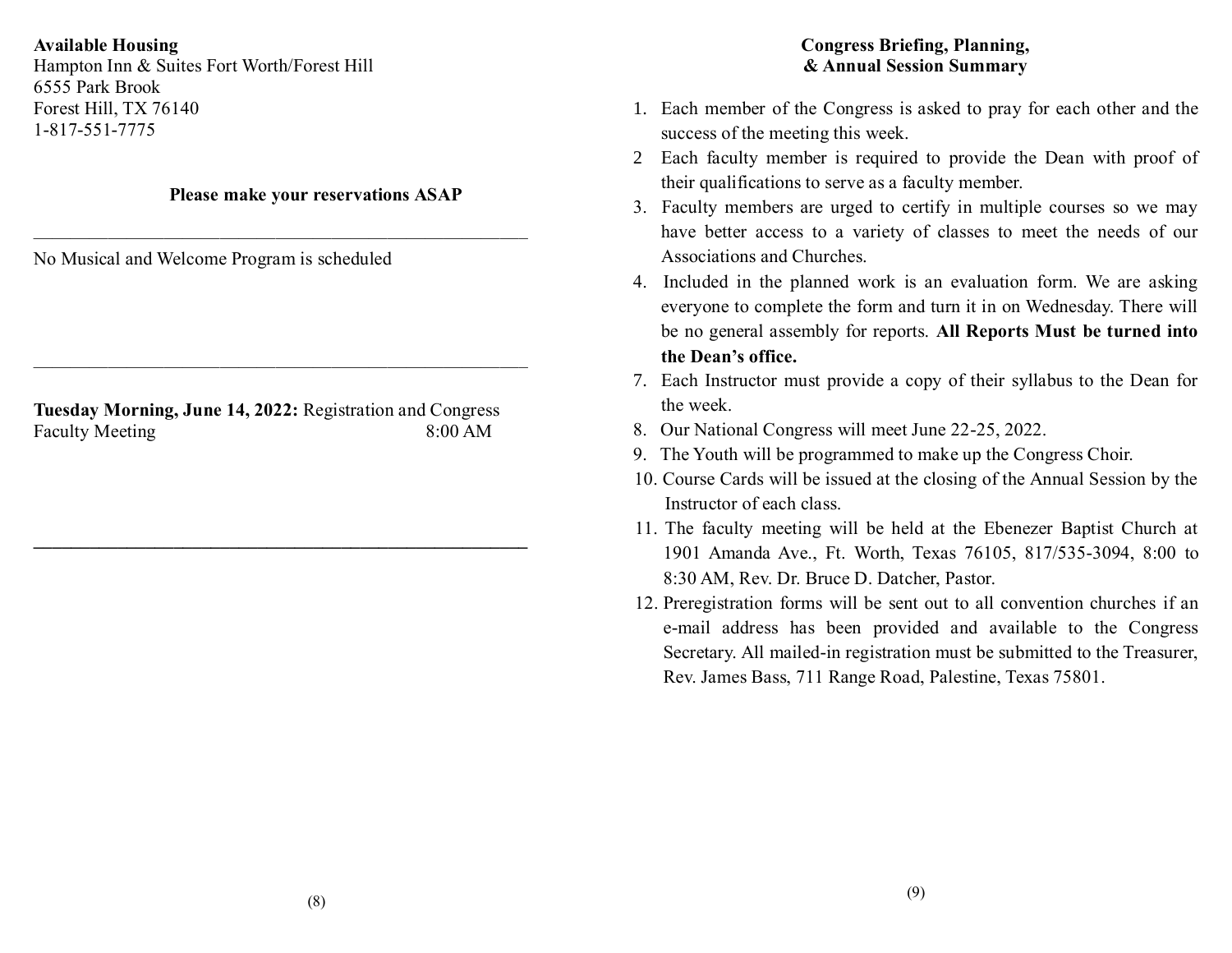#### **NATIONAL CONVENTION DATES**

**Winter Board** Follows 3rd. Sunday in January

**National Congress** Follows 3rd. Sunday in June

**National Baptist Convention** Follows 1st. Sunday in September

**Southwest Region 2 Educational Conference** Follows 1st Sunday in April

> **Christian Education Conference** Follows 1st. Sunday in December

#### **REPRESENTATION INFORMATION**

All Churches are asked to represent according to the following calibrated levels:

\$375.00 for Church with 1-15 Messengers \$400.00 for Church with  $16 - 25$  Messengers \$450.00 for Churches with 26 or more Messengers **(MEMBERS OF UNREGISTERED CHURCHES MUST REGISTER PERSONALLY WITH \$10.00)**

> Districts are asked to represent with \$500.00 to \$1,000.00 (See Page 11 for more insight)

#### **Special Note:**

Special recognition will be given to those who have made great strides in Christian Education during the Wednesday evening session by Reverend Michael Braxton.

#### **SPECIAL NOTICE**

**All Congress Deans and Presidents Conference will be set during the Annual Session of the Convention in October. The tentative day and time is Tuesday morning during the break-out period unless otherwise announced.**

**REPRESENTATION FEES FOR DISTRICT CONGRESSES: \$500.00 to \$1,000.00**

#### **REPRESENTATION OF DISTRICT ASSOCIATIONS IN 2019 No report was provided for Districts Associations Registration**

- 1. East Texas #2
- 2. East Texas Bethel
- 3. East Texas Union Progressive
- 4. Galilee Griggs
- 5. Harmony
- 6. Northeast Texas
- 7. Northeastern Texas
- 8. Old Landmark
- 9. Original West Texas
- 10. Willow Grove

#### **REPRESENTATION OF DISTRICT CONGRESS CHURCHES IN 2019**

#### **No report was reported for District Congress Churches Registration**

- 1. East Texas #2
- 2. East Texas Bethel
- 3. East Texas Union Progressive
- 4. Galilee Griggs
- 5. Harmony
- 6. Northeast Texas
- 7. Northeastern Texas
- 8. Old Landmark
- 9. Original West Texas
- 10. Willow Grove

#### **MAIL IN ENROLLMENT**

 Send To: Texas State Missionary Baptist Convention, Inc. 711 Range Road Palestine, Texas 75801 Attn: Reverend James Bass, Treasurer (903) 723-6369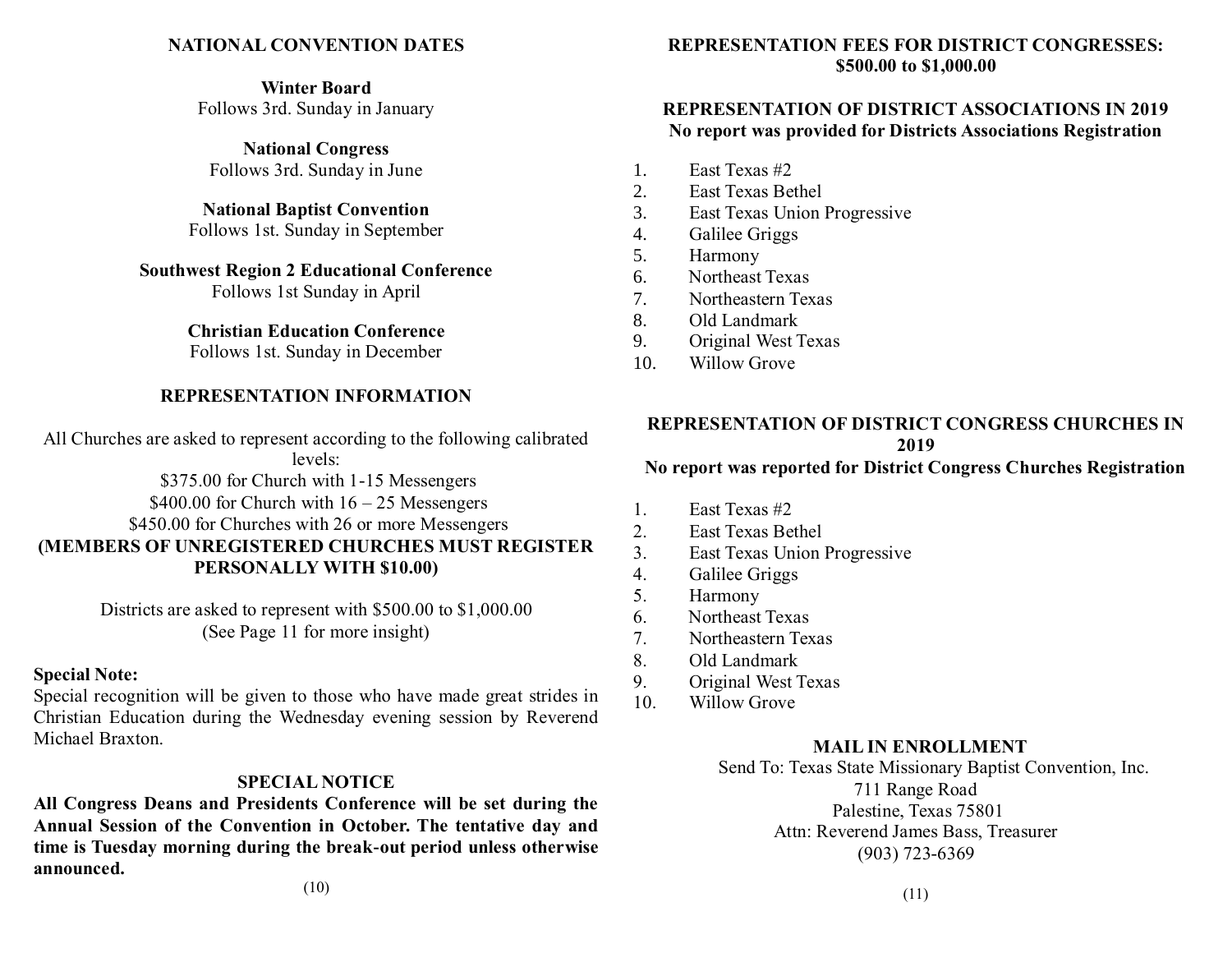#### **"Count on Me"**

## **ANNOUNCEMENT & INFORMATION**

- A. Applications for Certificate of Progress Program may be secured from the Dean's office. Please bring all of your cards from all courses you have taken in an accredited Leadership Training School, (15 years back; maximum). Sis. Gloria King will be available to serve you.
- B. Enrollment: All State Congress Officers will personally enroll with \$20.00.

**(See Page 6 for Officers List)**

# **GENERAL PROGRAM**

#### **COMMITTEES**

State of the Country Condolence Christian Education Temperance

**"I'm in the Lord's Army"**

## **CHILDREN DIVISION**

**Pledges**

To the Bible

To the Christian Flag

To the America Flag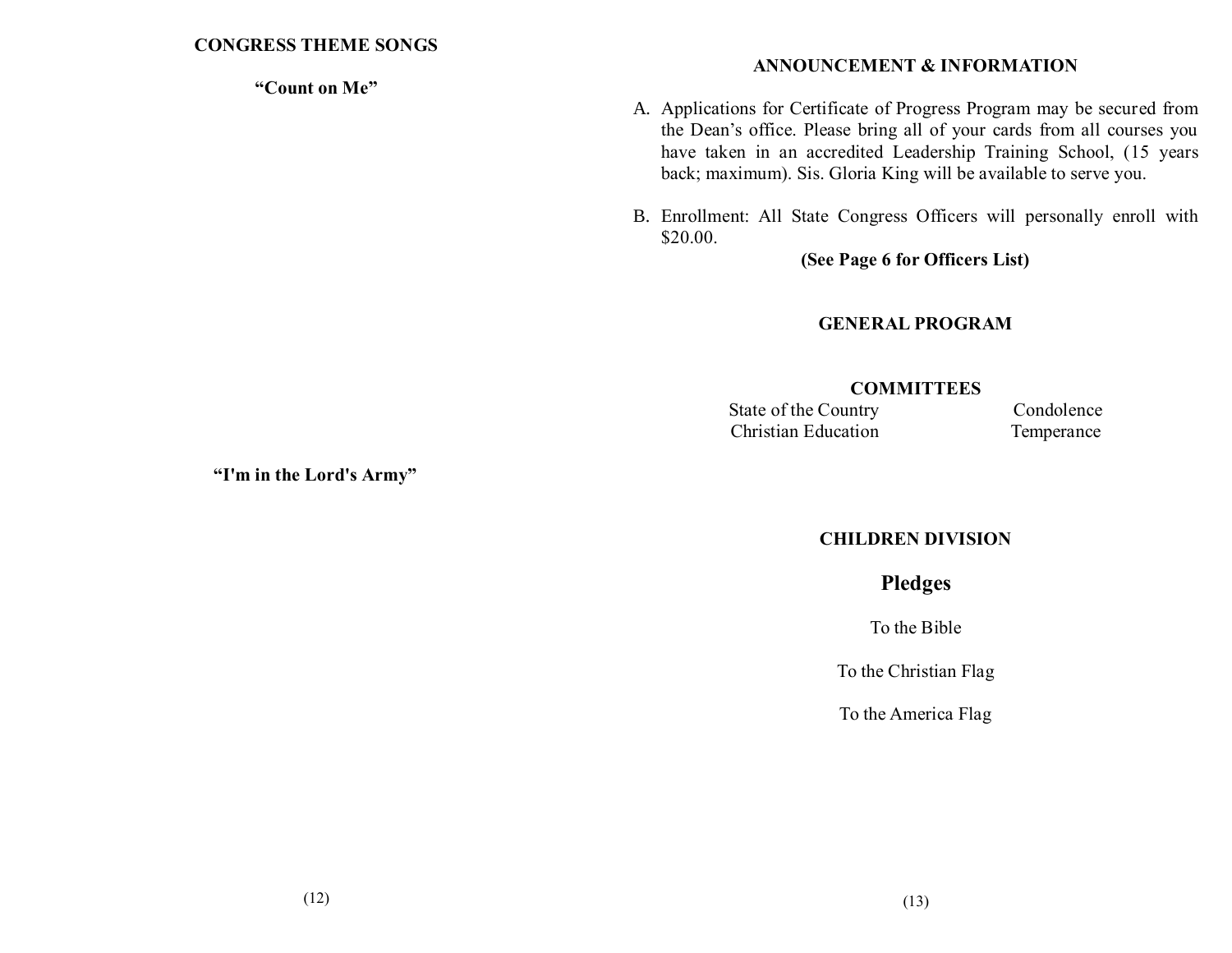#### **TUESDAY MORNING, June 14, 2022 8:30 AM** President, Reverend Jerry B. Lee, Jr., Presiding

#### **TUESDAY EVENING, June 14, 2022 - 7:00 PM**

Vice President, Reverend Alex Mills Presiding

| Welcome by President                                                                                                                             |                                               |                                         |                                                                   |
|--------------------------------------------------------------------------------------------------------------------------------------------------|-----------------------------------------------|-----------------------------------------|-------------------------------------------------------------------|
| 8:30—8:50 AM Prayer & Bible Lesson  Reverend A.C. Stapleton                                                                                      |                                               | <b>Inspirational Singing</b>            | Congregation                                                      |
|                                                                                                                                                  | Alternate Reverend A. W. Colbert              | Scripture                               | Rev. Henry Thomas                                                 |
| $8:50 - 9:00$                                                                                                                                    | Divisional Instructions                       | Prayer                                  | Rev. Gregory Hood                                                 |
| $9:00 - 9:50$                                                                                                                                    | Divisional Classes in Session                 | Music                                   | Congress Youth Choir                                              |
| $9:50 - 10:00$                                                                                                                                   | <b>Break</b>                                  | Recognition of Guest                    | Reverend A. W. Colbert                                            |
| $10:00 - 10:50$                                                                                                                                  | Divisional Classes in Session                 | Presentation of the Youth Director      | Reverend Larry Lewis                                              |
| $10:50 - 11:00$                                                                                                                                  | <b>Break</b>                                  | Youth Program                           | Sister Angelia Mohair                                             |
| $11:00 - 11:50$                                                                                                                                  | Divisional Classes in Session                 | <b>Offertory Prayer</b>                 | Appointee                                                         |
| $11:50 - 12:00$                                                                                                                                  | Class Reports & General Assembly              | Offering                                | Appointees                                                        |
|                                                                                                                                                  |                                               | Presentation of Congress Workers        | <b>Assistant Dean Braxton</b>                                     |
| <b>ADULT GENERAL ASSEMBLY</b>                                                                                                                    |                                               | Announcements/Remarks/Adjournment       |                                                                   |
| $12:00 - 1:00$                                                                                                                                   | Congress Sermon                               |                                         |                                                                   |
|                                                                                                                                                  | Reverend Larry Lewis                          | <b>WEDNESDAY MORNING, June 15, 2022</b> | 8:30 AM                                                           |
| East Side Baptist Church - Wichita, Texas<br>Alternate Reverend Gabriel A. Griffin<br>Zion Hill Missionary Baptist Church, - Gilmer, Texas 75644 |                                               |                                         | 3 <sup>rd</sup> Vice President, Reverend Alex D. Mills, Presiding |
|                                                                                                                                                  |                                               | 8:30-8:50 AM Prayer & Bible Lesson      | Dr. Bernard Tate                                                  |
|                                                                                                                                                  |                                               |                                         | Alternate Rev. A. W. Colbert                                      |
|                                                                                                                                                  |                                               | $8:50 - 9:00$                           | Divisional Instructions                                           |
|                                                                                                                                                  |                                               | $9:00 - 9:50$                           | Divisional Classes in Session                                     |
| (All Reports are to be turned into the Dean's Office daily)                                                                                      |                                               | $9:50 - 10:00$                          | <b>Break</b>                                                      |
|                                                                                                                                                  |                                               | $10:00 - 10:50$                         | Divisional Classes in Session                                     |
| <b>INTERMISSION</b> - (Lunch $1:00 - 2:30$ )                                                                                                     |                                               | $10:50 - 11:00$                         | <b>Break</b>                                                      |
| $2:30 - 3:20$                                                                                                                                    | Divisional Classes in Session                 | $11:00 - 11:30$                         | Divisional Classes in Session                                     |
| $3:20 - 3:30$                                                                                                                                    | <b>Break</b>                                  | $11:30 - 11:40$                         | Class Reports & General Assembly                                  |
| $3:30 - 4:50$                                                                                                                                    | Divisional Classes in Session                 | <b>Inspirational Singing</b>            | Congregation                                                      |
| $4:50 - 5:00$                                                                                                                                    | Class Reports & General Assembly              | Scripture                               | Rev. Robert Stevenson                                             |
|                                                                                                                                                  |                                               | Prayer                                  | Rev. Deon Coleman                                                 |
|                                                                                                                                                  |                                               | <b>Musical Selection</b>                |                                                                   |
|                                                                                                                                                  |                                               | <b>President's Annual Message</b>       |                                                                   |
|                                                                                                                                                  | <b>INTERMISSION</b> - (Dinner $5:00 - 6:30$ ) | Greetings                               | Convention President Reverend Dr. Bruce D. Datcher                |
|                                                                                                                                                  |                                               | Presentation of Congress President      | <b>President Bruce Datcher</b>                                    |
|                                                                                                                                                  |                                               | Hymn of Preparation                     | Greater Bell Zion Baptist Church                                  |
|                                                                                                                                                  |                                               | <b>Congress Presidential Address</b>    | Reverend Jerry B. Lee, Jr.                                        |
|                                                                                                                                                  |                                               | Offertory Prayer/Love Expressions       |                                                                   |
|                                                                                                                                                  |                                               | Adjournment                             |                                                                   |

(**All Reports are to be turned into the Dean's Office daily)**

(14)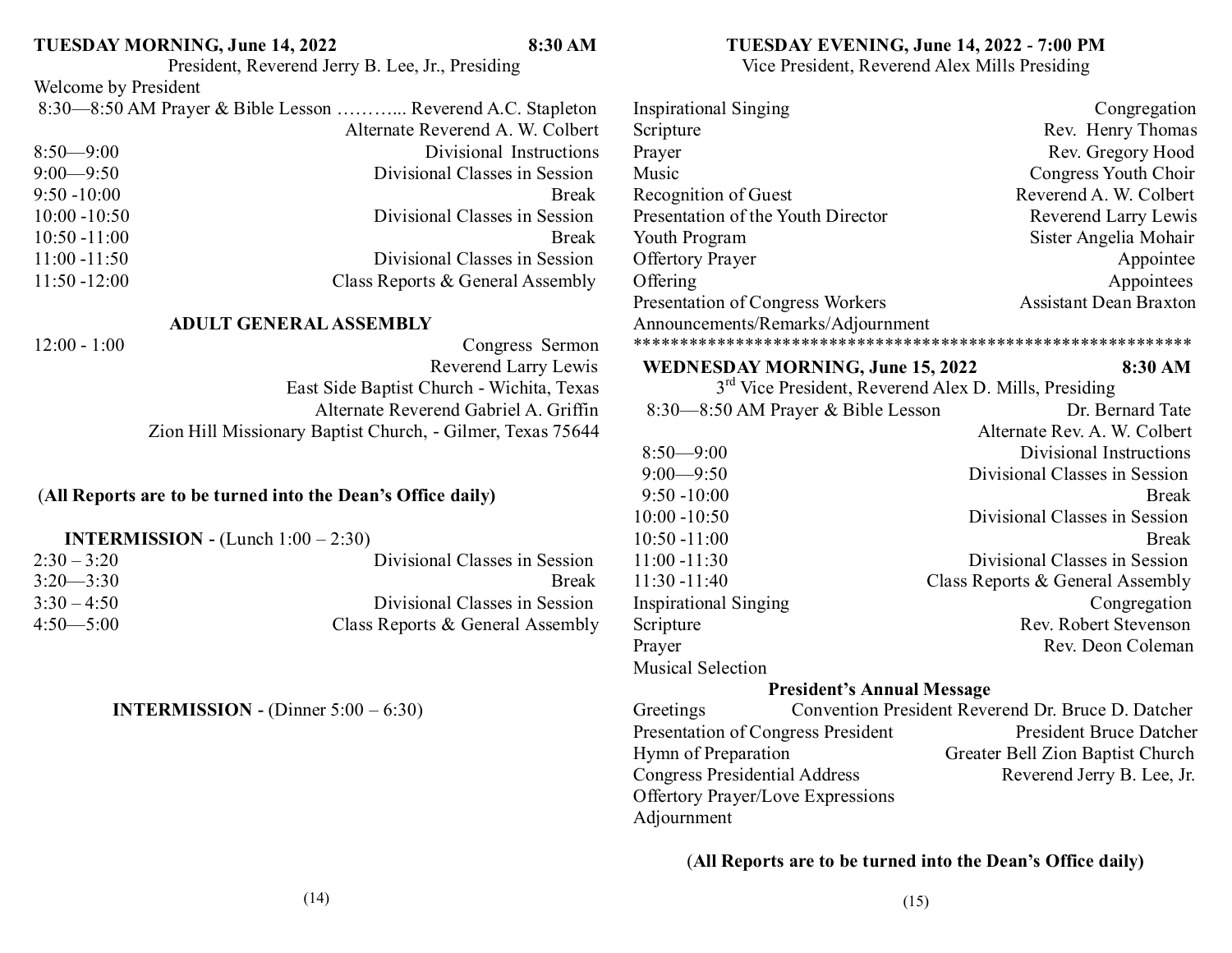**WEDNESDAY, June 15, 2022 (**Continues**)**

#### **AFTERNOON CLASSES**

| $3:00 - 3:50$ | Divisional Classes in Session    |
|---------------|----------------------------------|
| $3:50-4:00$   | <b>Break</b>                     |
| $4:00 - 4:40$ | Divisional Classes in Session    |
| $4:40 - 4:50$ | Class Reports & General Assembly |
|               |                                  |
|               |                                  |

| Special Recognition             | <b>Assistant Dean Braxton</b>   |
|---------------------------------|---------------------------------|
| <b>Statistical Data Reports</b> | Registration and Finance Office |
| Closing Remarks                 | President Lee                   |

#### (**All Reports are to be turned into the Dean's Office daily)**

# **MORNING & AFTERNOON CLASSES**

June 14-15, 2022

State Theme: Theme: "Envisioning the Future Exceptionally as We Engage the Culture through Transformational Love and Justice" Emphasis: "Changing Our Culture through Transformational

Love and Justice" II Thessalonians 2:15

#### **ADULT & YOUNG ADULT DIVISION CLASSES**

1. \*Course No. & Name: 2053 Understanding Christian Dating Textbook: Christal Armstrong: *God's Divine Design for DATING and MARRIAGE*

Instructor: Reverend Jamarkus Mumphery

Description: Students will be exposed to topics as Dating, Choices, and self-control; educating the students on how to cope with feelings and emotions while building healthy spiritual lives.

2. \*Course No. & Name: 2072 Biblical & Practical Insights for Transforming Church Communities:

Textbook: Elisabeth A. Nesbitt: Effective Generational Ministry Instructor: Sister Deborah Cohen

Description: Students will be exposed to many ways the culture influences and infiltrating the church. And devise biblical strategies on combating these influences. Students will learn ways to inspire Christians to transform the culture, rather than conforming to the culture.

3. \*Course No. & Name: 2092 A Christian View Toward Racial Understanding

Textbook: Jack Hayford: *Healing the Wounds, Winning the Harvest: Race and Reconciliation, Spirit-Filled Life Kingdom Dynamics Study Guide* Instructor: Reverend Paul Redic

Description: Students will examine the meaning of prejudices from a biblical perspective and their responsibility in judging others, based on various categories, such as: age, religious beliefs, sexual preferences, economic status, etc.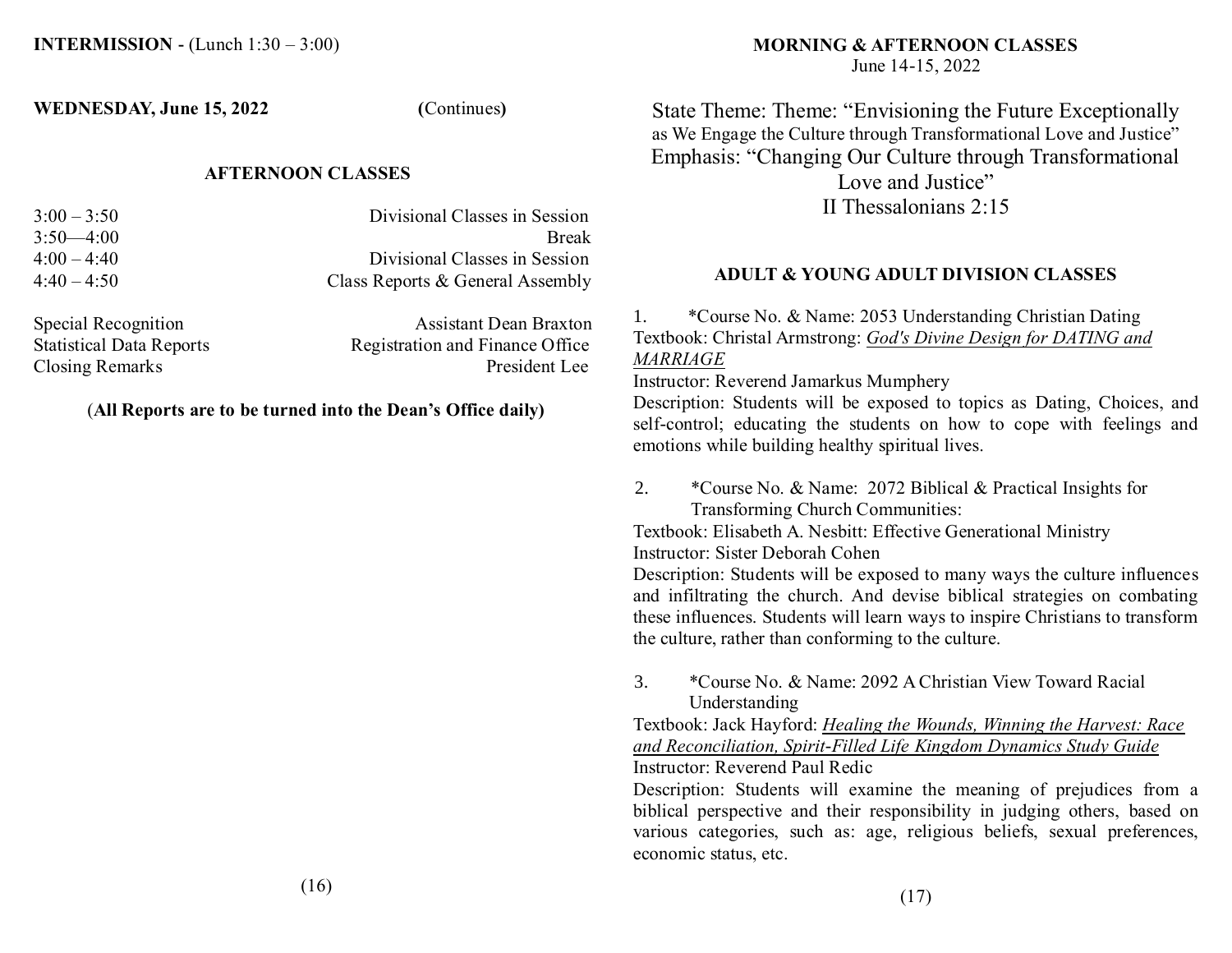#### **ADULT & YOUNG ADULT DIVISION CLASSES CONTINUES**

4. \*Course No. & Name: 7005 Christian Evangelism

Textbook: James Kennedy: *Evangelism Explosion, Fourth Edition*

Instructor: Reverend A. Madison

Description: Students will focus on the appropriate scripture, methods, techniques, and media, best suited to use for witnessing to unbelievers.

#### **CHILDREN'S DIVISION CLASSES**

1. \*Course Number & Name: 2006 Christian Stewardship for Children Textbook: Laurie Whitfield: Taking Care of God's Gifts Stewardship: A Way of Life

Instructor: Sis. Pamela Walker-Slaughter

Description: Students will learn what it means to be responsible Christian children at home, church, society, and community.

(Ages 9-11)

2. \*Course Number & Name: 9403 The Best Me I Can Be

Textbook: David Parker: I Can Make Good Choices (The Best Me I Can Be) Instructor: Sis. Sharon Brewer

Description: Students will be taught to understand who they are and what God's designs for them are to be. They will learn how to be the best person they are designed to be on a daily basis (Ages 6-8).

3. \*Course Number & Name: 3023 God's Sing-A-Long Textbook: Cedarmont Kids: Songs of Praise, Action Bible Songs, & Hymns Instructor: Sis. JoAnn Himes and Sis. Angela Mohair Description: Students will learn songs that will teach them of God, Family, and Self. (Ages 1-5)

#### **\*Course taught as a Seminar Class.**

#### **THE CHRISTIAN LEADERSHIP SCHOOL PROGRAM COURSES**

#### **PHASE I COURSES**

- (All Courses are required. No exceptions)
- 1001 Introduction to the Bible
- 1004 Effective Bible Reading
- 1007 Survey of the Old Testament
- 1072 Survey of the New Testament
- 2011 Baptist Doctrine
- 6021 Spiritual Formation

#### **PHASE II COURSES**

- 1075 Synoptic Gospels
- 2007 Christian Stewardship
- 3008 Theology and history of Christianity
- 4012 The Doctrine of the Holy Spirit
- 7024 Discovering your Spiritual Gifts
- 9004 Writing Techniques I

One Outside Writing Experience: Assignment: "Salvation through Jesus Christ" *This paper should be at least two typed doubled spaced pages*

## **PHASE III COURSES**

- 1079 Survey of John
- 1089 Survey of Romans
- 3007 History of Baptist
- 7005 Christian Evangelism
- 7010 Introduction to Discipleship
- 9005 Writing Techniques II

One Outside Writing Experience:

Assignment: "Contemporary Issues Affecting the Church" *This paper must be at least three to five typed, double-spaced pages. Provide three to five different references.*